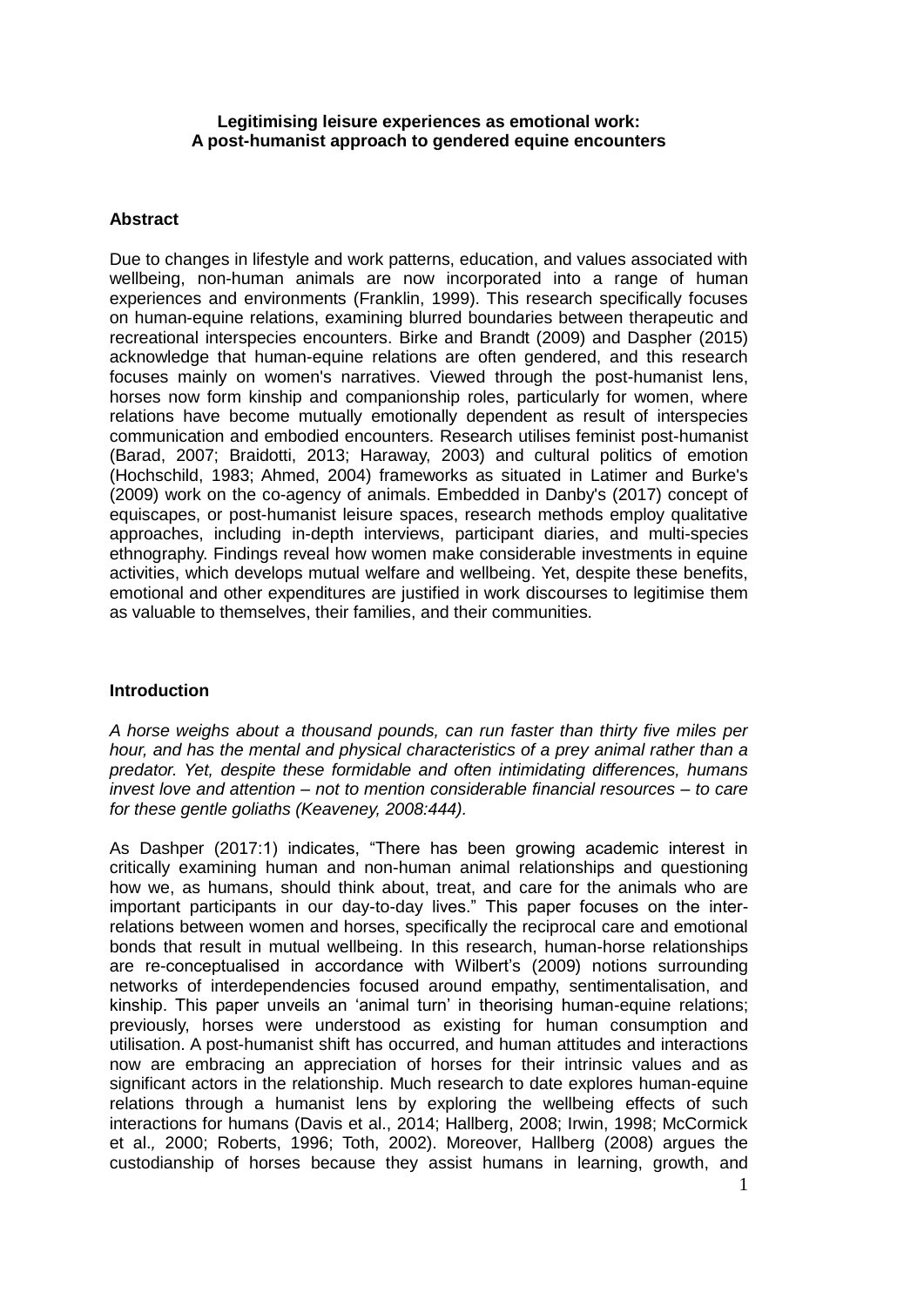change. However, more recently, there has been a significant shift in human-animal relations and understanding, where non-humans are acknowledged as also fundamentally important beings in the universe (Carr, 2015; Danby and Hannam, 2016; Danby, 2017; Dashper, 2017; Markwell, 2015). As the above Keaveney (2008) quote suggests, this has led to the formation of sentient and empathetic humananimal interactions through moral consideration and sense of reciprocal partnership.

This paper situates itself theoretically with Latimer and Birke's (2009:2) work on "the co-agency of animals and humans in the co-construction of social worlds." They argue, "working, playing and being with horses can itself be performed as a way of life, as opposed to simply one more accessory to a lifestyle." The co-constructed social world that is the focus of this paper is embedded in the conceptual spaces of the 'equiscape' (Danby, 2017). Equiscapes are settings which allow humans insight into the lives of horses by interacting in and acknowledging the world from the horse's perspective. This research is situated in this horse-focused landscape in order to critically examine how work is re-imagined within leisure settings. Equiscapes are the practical manifestation of the post-humanist concept, as humans and non-human animals are considered equals and work together as companions. Equiscapes encourage interconnectedness, emotional exchange, and cross-species communication, and can result in positive mutual understanding and the development of trusting relationships (Danby, 2017). By providing temporal, natural spaces where humans can escape from mundane routines by crossing boundaries and emerging into the horse environment to interconnect and develop relations through various activities within the leisure landscape, equiscapes involve emotional recreation as humans and horses are able to gain intellectual, physical, and spiritual stimulation from their interactive experiences. Feminist post-humanist approaches reveal that women and horses have the ability to coexist effectively through mutual trusted partnerships and understanding. Once in close confinement with horses, women's self awareness and life perceptions suddenly alter, where the horse becomes the sole focus (Danby, 2017). This espouses post-humanist ideals whereby humans are able to view the world through a non-human lens. Also, horses are seen to undertake a 'feminised' caring role, and demonstrable emotional labour on the part of horses completes the reciprocal give-and-take nature of these kinds of relationships. Equiscapes encourage interconnectedness and cross-species communication to occur and can result in positive mutual understanding and the development of trusting partnerships (Danby, 2017).

This research draws together post-disciplinary concepts related to gender identity and performance (Fullagar and Pavlidis, 2017), leisure as labour (Rojeck, 2009), and human-animal emotional bonds (Dashper, 2015). Theoretical frameworks have been adopted and adapted to intersect post-humanism (Wolfe, 2013) from feminist perspectives (Haraway, 2003) with critical animal studies (Adams and Donovan, 1999) in the contexts of emotional recreation (Danby and Hannam, 2016). Such cross-fertilisation is scarce in the literature; therefore, this paper contributes to critical understanding of gendered human-animal relations in leisure spaces.

This paper begins by setting the context in which gendered human-equine relations may be formed. The research is embedded in theoretical underpinnings exploring post-humanist perspectives of gendered human-equine relations. As part of this, critical feminist approaches are applied in order to deepen understanding of women's emotional relationships with their horses. The analysis and discussion of the main themes derived from qualitative methods illustrate how women and horses interrelate within the leisure landscape of the equiscape. Here, it becomes obvious how women and horses have developed sentimentalised relations through a myriad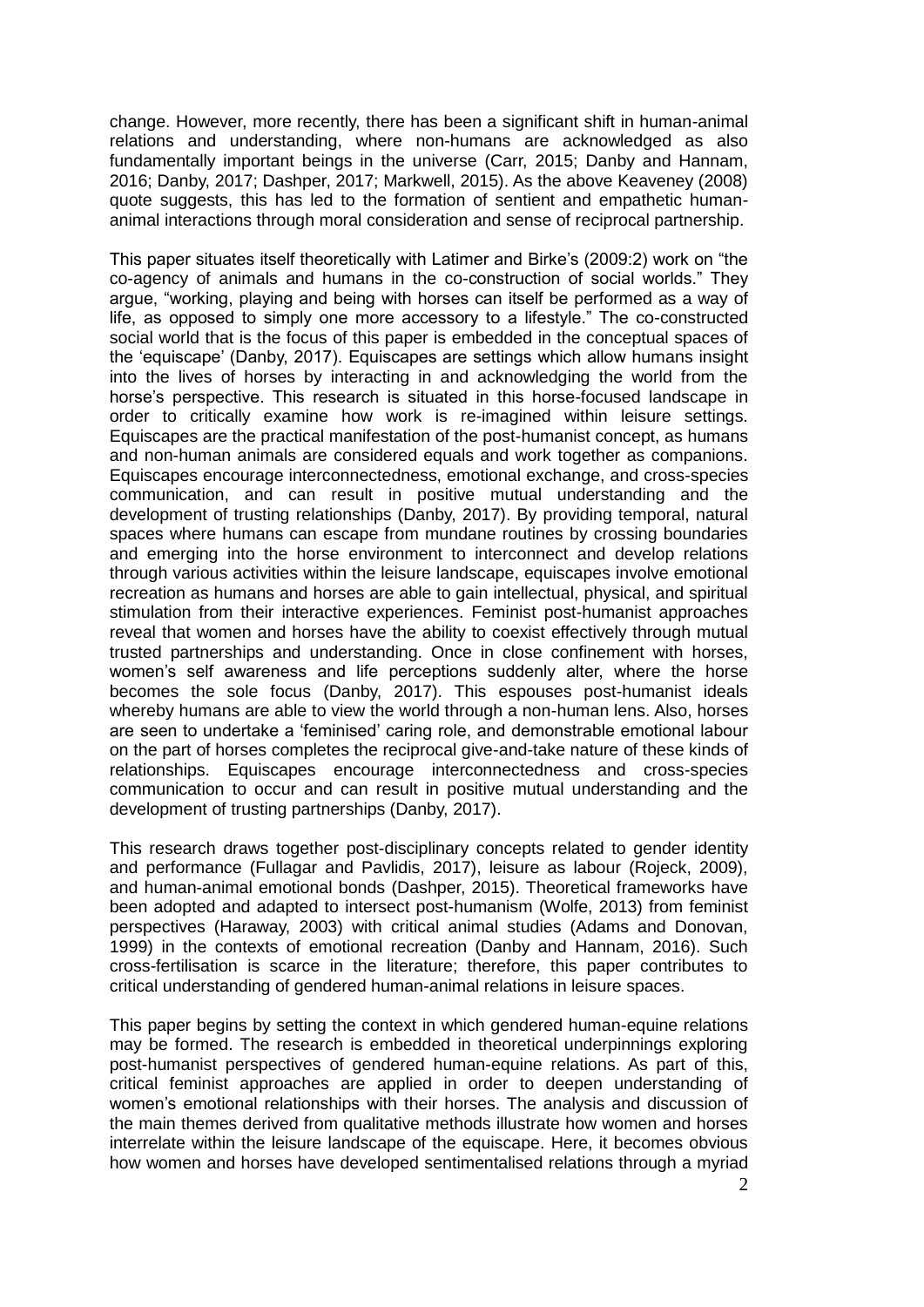of leisure pursuits where both 'actors' have become mutually dependent for emotional, physical, and overall wellbeing. As a result of serious investment in time, emotional, and financial commitments, it was found that women validate and value their caring encounters and human-equine bonds by framing their dedication in work and therapeutic terms. It becomes clear that the women view horse-related activities as more than a pastime; the paper concludes exploring how women's horse-related experiences become markers of their identities, a prominent component of their sense of self and self worth.

### **Literature Review**

### **Post-humanism and gendered human-equine relations**

Post-humanist theory combined with critical animal studies challenges the singular focus around human subjects, blurring boundaries between the human and nonhuman, looking beyond human agency and exploring and developing the 'other' agency within the relationship (Adams and Donovan, 1999). Wolfe suggests the challenge of post-humanism is when 'the animal' becomes simply another object of study (Feder, 2014). Indeed, Feder (2014:266) supports this by stating, "Posthumanism may challenge the primacy of humanity, the idea of the Human as the allpervasive legacy of Enlightenment essentialism… It also signals a renewed interest in the biological world, ideas of human animality and our kinship with other creatures." A post-humanist approach to human-animal relations seeks to explore innovative ways of being part of society, with emphasis being placed on what Wilbert (2009) refers to as the human-animal divide from one of oppositional dualism into networks of intricate dependencies focused around kinship.

We align post-humanist approaches with what Adams and Donovan (1999:3) term, "broader feminism", meaning "incorporating within it other life forms besides human beings." By adopting feminist post-humanist approaches, this paper recognises the relational and emotional capabilities of interspecies interactions (Gruen, 2011) and draws on Barad's (2007) theories of intimate entanglements and intraction, where both parties change as a result of their meeting. Birke (2002) asks, "How does gender become performed whenever we observe animals?" In an effort to shed light on this, and rooted in feminised caring traditions, this paper focuses specifically on women's experiences of interacting with horses, as they are not as prevalent and arguably not as prioritised in the literature relating to human-animal relations. Although understanding of gender is generally accepted to be socially constructed, performative, relational, and moving away from dualisms (Butler, 2006), Birke (2002:432) argues that "while feminist theorists emphasise the fluidity of gender, the same theory assumes an underlying fixity of nature and animals." This, it is argued, is due to the cultural history of animals and women being both linked as 'others', which has acted as justification for their alleged inferiority to men, and, thus, interconnects their oppressions (Adams and Donovan, 1999). Feminist posthumanists Braidotti (2013) and Haraway (2003) argue humanist approaches are (white) male-centric and support false dualisms, such as those between human and non-human animals. These dualisms are promoted based on the premise that "humans' and animals' needs are in conflict. It also implies human needs are paramount, reinforcing a status hierarchy that has favored neither women nor other animals" (Admas and Donovan, 1999:3). Haraway (2003) argues that nature and culture are not oppositions; rather, there is an ongoing process of 'becoming with' each other in natural cultural practices. She and other feminist post-humanists argue that it is men who promoted such oppositions through dominance, and "anthropocentrism is fed by sexism" (Adams and Donovan, 1999:5).

Human-animal literature manifests the concept of power domination by humans over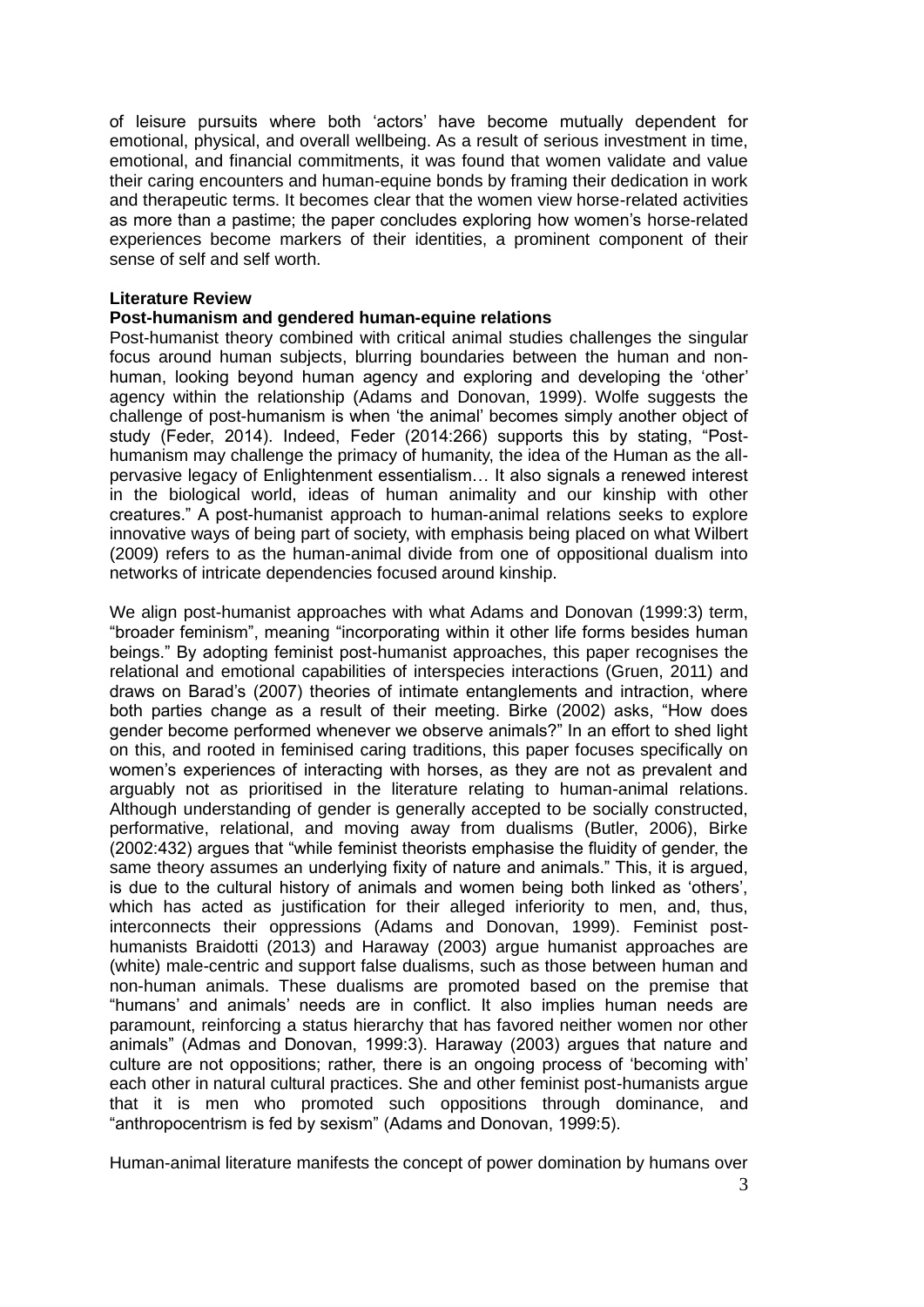animals. However, limited accounts demonstrate how animals are able to evade such domination, where animals have been generally regarded as a relatively powerless and marginalized 'other' partner in human-animal relations (Philo and Wilbert, 2000). Philo and Wilbert (2000) argue that humans should look for human 'courtesies' towards animals, allowing them the decencies of life, space, and place that we (humans) would expect and want for ourselves and others in a manner that does not stem from anthropomorphism, but which also objects to a crass anthropocentrism. Latour (1988) adopts the philosophical stance and argument of hylozoism, which holds a view that 'all' matter, acknowledging that everything in the world has a role or place whether it be of humans, non-humans, plants, or organisms for example. Within this paper, findings demonstrate an equalling of power within the human-equine relationship demonstrating that both human and horse respect and trust each other in order to effectively interconnect. Reflecting upon animal welfare, much literature demonstrates the notion that animals are equally as important as humans in the world and should, therefore, obtain the same level of appreciation, respect, and welfare as humans (Philo and Wilbert, 2000).

In the absence of human language for communication by horses, they are highly sensitive to sensory stimulation and communicate through means of sight, touch, smell, sound, rhythm, and kinesthetic cues. Irwin (1998) suggests that horses need to feel respect for humans; although, respect is earned through competency and confidence in humans through riding, general care, and welfare along with interconnectedness. Hallberg (2008) refers to interconnectedness in that horses can sense through minimum actions, body posture, smells and tone of voice how the human is doing emotionally and physically, asserting that every single movement he or she is in the presence of horses, communications occur. She explains that everything the human does and thinks, every emotion that the human has, is taken in by the horse, assessed and utilised. This opens up the door to cross-species communication and describes a form of social exchange. As a result, humans and horses learn how to be together, how to interact and move together through the bodies of each partner (Dashper 2017) and by observing bodily postures. Therefore, both partners play an equal role in the exchange and are able to anticipate and acknowledge the needs and interests of the other (DeMello, 2012). Being at 'one' with the horse involves a form of interconnectedness through feelings of haptic and tactile sensations which are picked up and transferred through what Hallberg (2008) refers to as 'entrainment' between humans and horses, particularly whilst riding. The blurring of human and horse bodies during riding allows both actors to experience the world physically and spiritually, interacting with their minds, personalities, sensations, and emotions whilst in motion (Danby and Hannam, 2016).

Horses are large herbivores that require space and intense management, exercise, feeding, and grooming (Birke, Hockenhull and Creighton 2010). Thus, it needs to be noted that horses are considered important actors within the human-equine relationship, worthy of significant, moral thought and consideration within work and leisure landscapes. There are reciprocal benefits to human-horse interactions. Human interaction is fundamental for horses due to their social nature. Consequently, Hama et al. (1996) reveal that human-animal interaction is good for horses, as stress levels decrease when petted as well as other benefits associated with grooming and exercise. Companion animals have a 'social place' in daily routines, and when humans interact with such animals, they are interacting with an animal that they relate to as an individual sentient being associated as a companion and/or family member. Such relations are not structured only by human needs and interests, but also by the animals' (DeMello, 2012).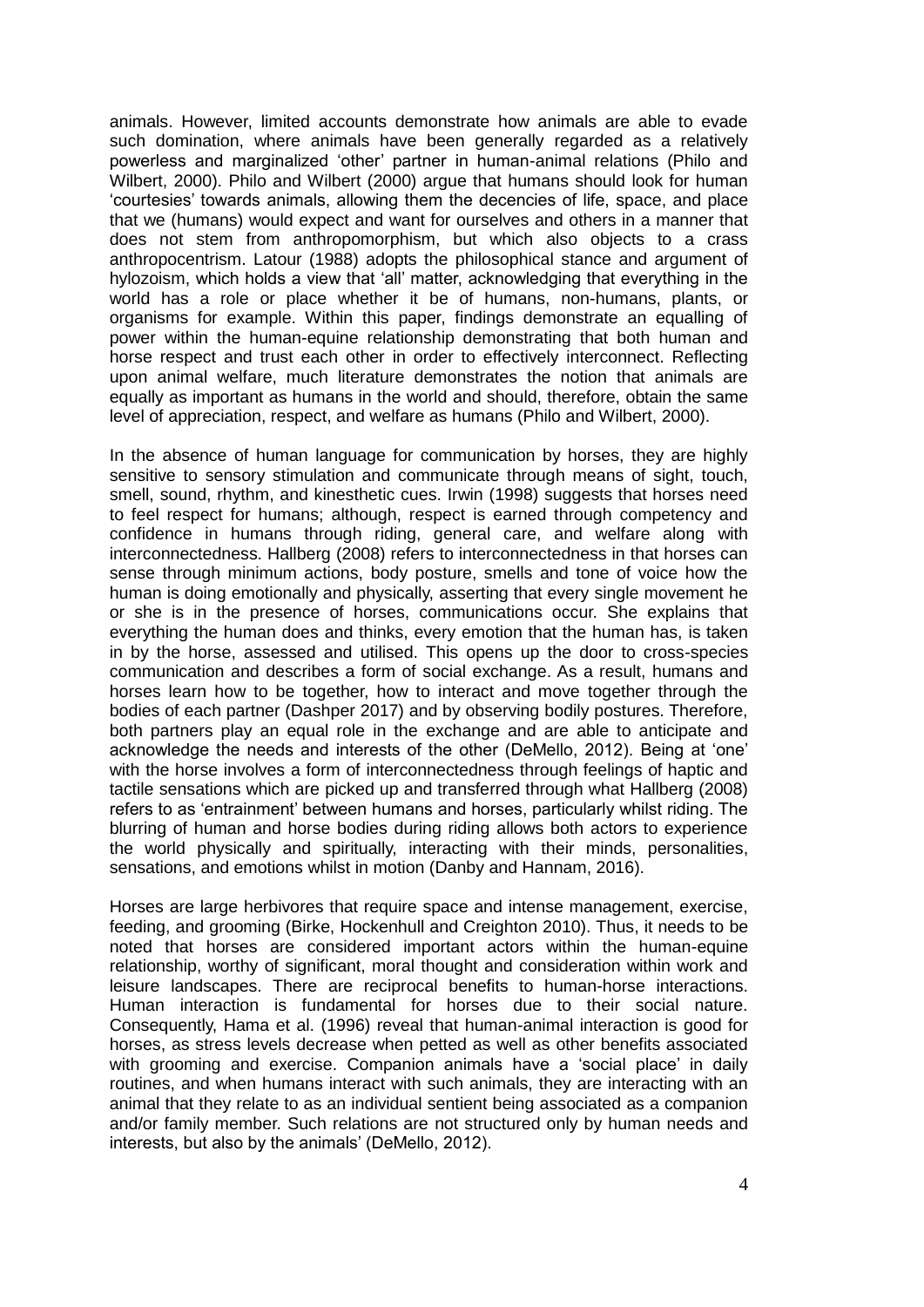From a gender point of view, traditionally, the human-horse relationship has been male dominated (Robinson, 1999), reflecting the role of the horse as a work tool and a symbol of power and prestige. This is especially the case in employment environments where men were mounted on horses for military, police, and other outdoor occupations. This is still evident in today's society, where horses are used for the Cavalry Guards, mounted police forces, and farming/ranching, which are mostly professions that are considered to be dominated by men. However, Dashper (2015:2) notes the shift in humans using horses in "agriculture, warfare, and transport" to being "predominantly a partner in human sport and leisure."

As part of this shift away from work towards leisure pursuits, the human-equine relationship has also changed with an inclusion of more women, who have increasingly become involved with horses through recreation, riding as a sport or hobby. This has signified a "feminisation of horse riding and the horse industry" (Dashper, 2015:351). A BHS (2012) survey supports this argument, suggesting that 73% of riders within the UK are women, which demonstrates a shift in gender relations with horses. From a horse perspective, Henry et al. (2005) suggest that there is no evidence that the gender of the human has any impact on the behaviour of the horse; instead, the horse's own temperament is a substrate on which experiences will model the way horses respond to humans (Hausberger, 2008).

Birke and Brandt (2009) further highlight that for many girls growing up around horses, riding enables opportunities to challenge conventional concepts of femininity. 'Messing around' with horses allows them to perform outside normative gender roles, such as getting dirty and strong through physical activities. It also helps to develop self-esteem and confidence (Traeen and Wang, 2006). As Dashper (2015:12) argues, "Equestrianism offers women many opportunities to redo feminine gender roles in small ways that open up feminine identities that are active, physically capable, and knowledgeable." Within her analysis of the psychology of women and horses, Toth (2000) notes that women and girls enjoy the power and speed of horses; however, they also enjoy the closeness of physical and emotional contact with a horse and tend to seek an intense one-to-one relationship as a friend and confidant. She mentions that boys also ride, but it is girls who spend hours grooming and pampering horses, illustrating one of the fundamental gender contrasts between men and horses and women and horses.

#### **Interspecies emotional encounters**

Feminist scholars, such as Hochschild (1983), have led a re-evaluation of understanding emotions from personal psychological 'dispositions' to performances of expected gender social norms. Ahmed's (2004) seminal work on this subject argues emotions are cultural practices and, therefore, relational. This means emotions can be personal sensations while also being collectively culturally imagined within social communities. Therefore, people feel and act on emotions in ways that conform to popular value systems, such as those involving gender roles and patterns of behaviour. This externalising of the internal can be seen as political, especially when examining "essentialising discourses that position women's subjectivities as 'naturally' more emotional than men (more caring and less rational) and opens up questions about how emotion is gendered through the embodied performance (doing) of self-other relations in everyday contexts" (Fullagar and Pavlidis, 2017, p. 8).

Dashper (2015) also acknowledges that caring and nurturing aspects of horse welfare are usually performed by women. Despite the many challenges to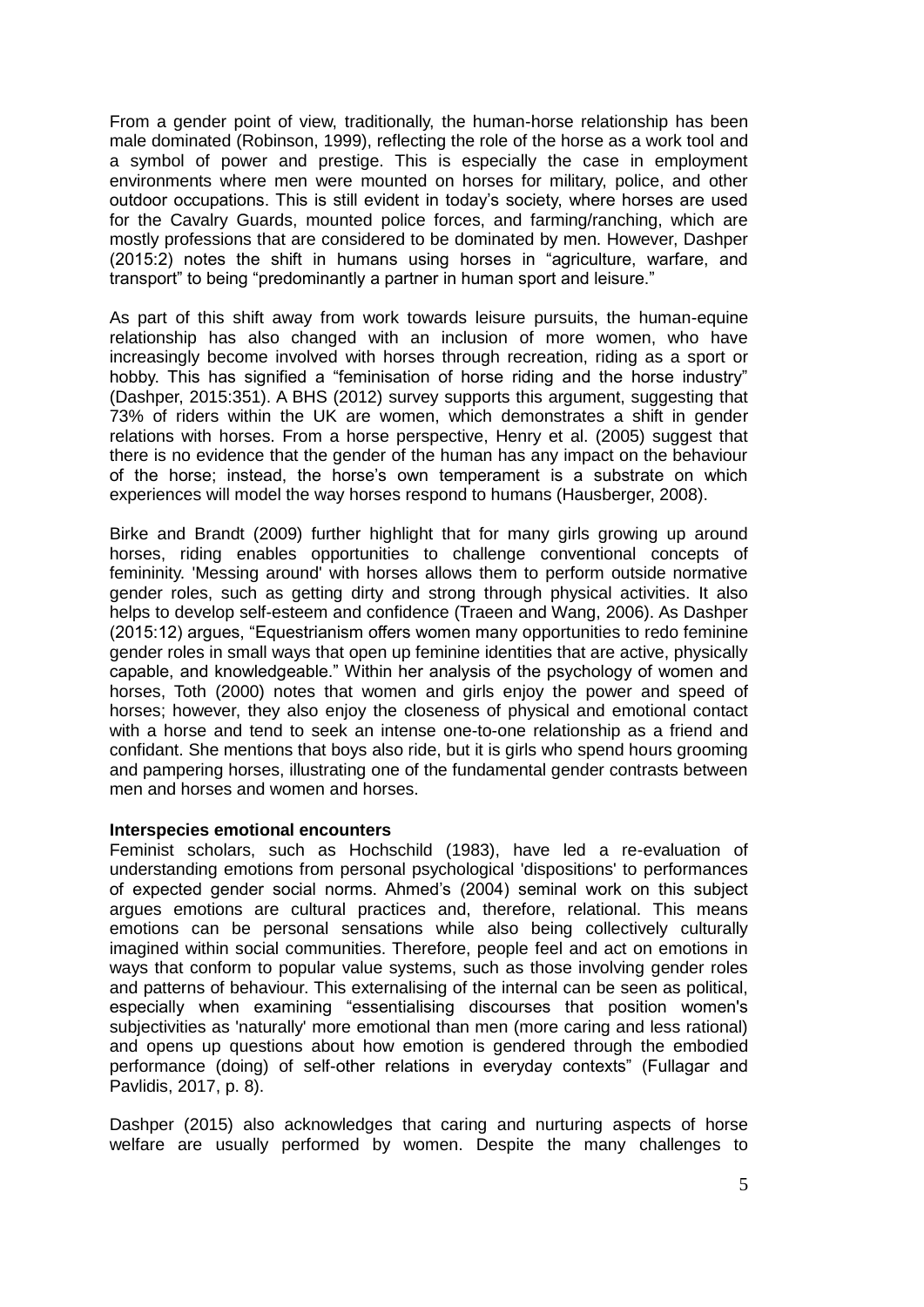conventional gender roles and binary identities by equestrianism, she argues that women tend to be positioned as 'natural carers', which is undervalued in opposition to men's so-called 'rational expertise' (Dashper, 2015). The feminisation of the emotional in equine-related relationships is complex, as, on the one hand, caring activities are not fully respected due to women's subordinate standing in patriarchal society (Husso and Hirvonen, 2012); yet, on the other hand, these nurturing practices are crucial for mutual wellbeing of women and companion horses. It is argued that care work is valuable and should be more highly valued (Nishikawa, 2011; Hamilton, 2011). This is especially the case in human-horse relationships, as acts of caring increase mutual welfare. Although embracing conventional feminine identities of the carer and the nurturer do not threaten normative gender roles, most women equestrians find ways to fulfil personal passions and develop confidence through the physical power and emotional connectedness they feel when they are with their horses.

Likewise, horses can be seen to provide emotional support for their companion humans through "symbolic interactionism" and nonverbal communication for the creation of shared meaning (Brandt, 2004:299). Although equestrianism is predominantly viewed as emotional recreation for women, horses also espouse feminine-associated caring roles. Whether the horse is male or female is not a factor in its caring behaviour; it is only humans who assign 'gender' to emotions and behaviours. Birke (2002:432) states, "Animals learn to perform a role emerging from their relationships with people… Domestication could be a historical process of performances of the roles of companion animal and human caretaker deeply intertwined." There are parallels in affecting behaviours performed by women and horses with each other. It should be noted that these feelings are not always reciprocated, as questions of power and agency (human and horse) can be factors, especially when both participants do not acknowledge each other as equals or deserving of respect. However, as this research demonstrates, matching emotional care between species is not only possible, but also becomes meaningful as embodied relationships develops over time.

Often, human emotions are validated and valued (at least personally) by framing them in work terms or as medical/psychological conditions, which require work to address. On many levels, the amount of time, effort, and resources required to pursue equine leisure pursuits is justified by re-positioning it as emotional work and/or physical work. This relates both to the human, who frames it as work for self improvement and work for horses' welfare, and also for the horse, who works by riding and engaging in physical activities with humans. Swan (2008) suggests relations between processes of emotionalisation in society, therapeutic cultures, and new forms of emotional subjectivity and self-presentation has led to heightened awareness of emotional selves, which permeates all aspects of life. Equestrianism is often seen as part of therapeutic treatments for mental illnesses. As a respondent for Davis et. al.'s (2014:298) study on the medicalisation of pleasure among women equestrians stated, "Riding makes me happy… At the barn I am at now, there are some like-minded people like me in that their horse is there for psychotherapy. They don't go for counselling; they go to their horse. They talk to their horse. They love their horse. They are very connected to their horse." As Daly and Morton (2006:113) indicate, "A growing body of empirical research over the past two decades points to the value that human-animal interactions have for individuals, benefiting them in psychological, physiological, and emotional ways." Hallberg (2008) affirms that the process of getting to know horses is exciting, challenging, and healing. Davis et al. (2014) describe this as blurring of boundaries between therapeutic and recreational 'work', explaining that there is a societally-driven need to put experiences in these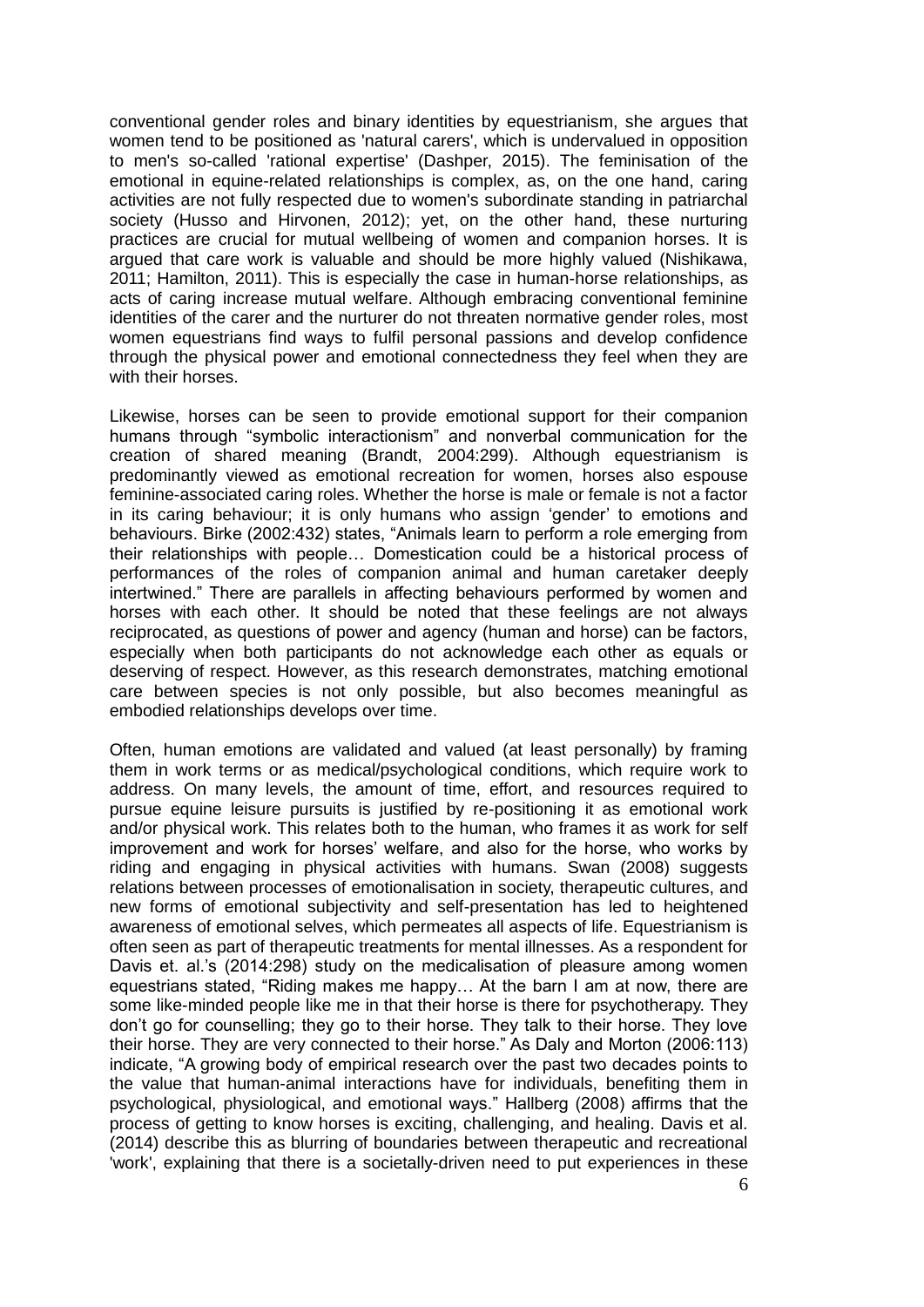terms in order to legitimise pleasure and dedication.

The following sections discuss the research methods used within this study and an analysis of the research findings. One of the key points of which to be aware are how women (re-) formulate their own identities in relation to their horses and define themselves by the amount of 'work' they put into their equestrian pursuits. As a result of interspecies communication and embodied encounters through emotional and physical care, horses form kinship and companionship roles for women equestrians. Interactions with non-human animals can be revealing about our true natures, expressing to ourselves and others who we are and who we want to be (Herzog, 2017). Knight (2005:1) argues, "Animals inhabit the human mind or imagination as well as the physical environment. Human beings draw on animals to think about themselves."

## **Research Methodology and Methods**

Post-humanist insights provide an interpretative, empirical approach towards human-equine relations and emotional encounters. This research has been conducted within equiscapes, which are leisure environments where post-humanist approaches are enacted for the reciprocal relational benefits for both actors. For the purpose of this study, data was collected using a qualitative multispecies ethnographic approaches, which are considered effective methods when studying interactive human-animal relationships, as recording, observation, and interpretation of lived experiences can complement other methods to increase the validity and reliability of the findings (Davis et al, 2014). In-depth interviews, individual diaries, and human-equine observations were conducted at an equestrian organisation in the northeast of England, and the sample drawn from their regular recreational users. This included a range of women participants, predominantly white, British citizens, aged between 18-65 years of age. Participants had varying professions, which ranged from policewomen, students, teachers, florists, retirees, to name a few. Participant experience with horses varied considerably, from beginners to intermediate and advanced riders. Some of the sample included participants who had equestrian careers. This sample was chosen because it provided a varied inclusive cohort of participants from various age groups, professions, social groups and different levels of experience and expertise of horses and individual equestrian activities. Individual names of interview respondents and associated horses were changed to ensure anonymity. The interview sample consisted of 21 respondents, and the diary sample consisted of 15 completed diaries. Participants either spoke or wrote about their interactions and emotional encounters with horses within leisure landscapes along with displaying bodily signals and emotion through specific physical interaction with their horses. Participants interacted frequently with horses through participation in a range of equestrian pursuits including riding, horse welfare, learning about horsemanship and equine culture, competing, or equestrian tourism engagement. For some participants, horse ownership was evident whereas others loaned or interacted with various horses on a regular basis. Participant observations were incorporated into the study by providing complementary visual data to enhance the validity of the qualitative approaches. Personal diaries were completed by participants to keep a log of individual interactions, experiences, and emotions as a result of human-equine relations and associated equestrian pursuits in order to enrich the data by providing insight into private, reflective thoughts. Diary participants remained anonymous to encourage more open discussion surrounding their emotions and experiences with horses. Once transcribed, data from the interviews and diaries were coded, and fundamental themes were identified encompassing human-equine relational encounters and equine leisure engagement.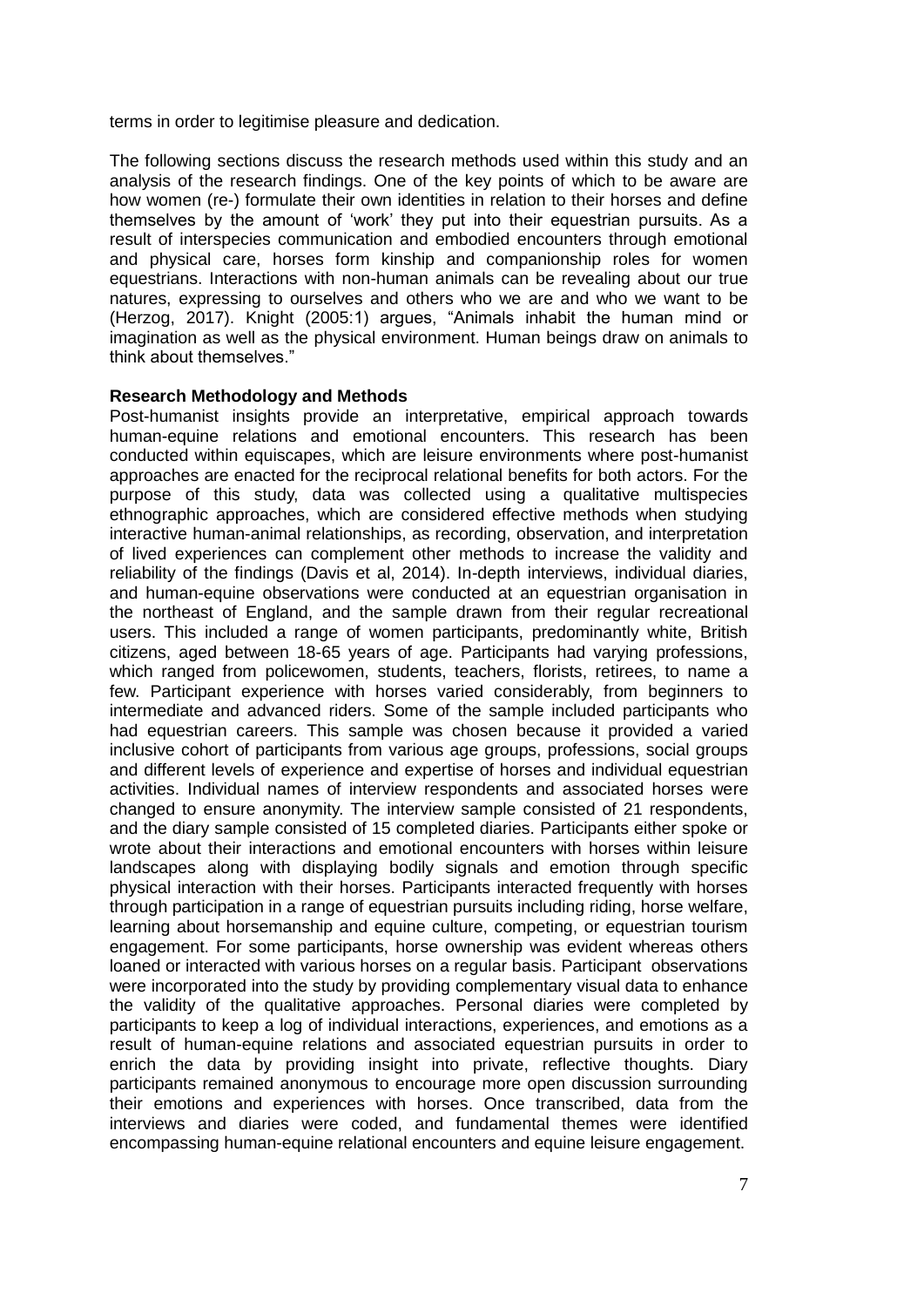# **Findings and Discussion**

### **Gendered empathetic relations**

Within the emerging field of critical human-animal studies, Birke and Brandt (2009) refer to researchers who have explored various questions relating to human interactions and experiences with non-human animals. However, they argue that much work focuses more specifically on people's lives with dogs and cats, and few studies address species such as horses. Although Birke and Brandt (2009) highlight that girls and women predominate most areas associated with equestrianism, especially at amateur levels, there is a paucity of literature addressing questions of gender inclination and gender performances in relation to non-human animals. Birke and Brandt (2009) suggest that humans and horses create a kind of intimacy when connected through embodiment, and the co-operation needed for riding should come from mutual affection and not domination, which had previously been the prevailing approach (Mills and McNicholas, 2005). This can be seen to be the case for the women respondents in this study. Although none of them knew or consciously chose to view their relations with horses through a post-humanist lens, they adopted this approach regardless. The following statement made by Belinda articulates the sense of closeness and intimacy she had with her horses:

### Belinda, aged 60, horse-owner:

*We just bonded because we went through thick and thin together. I don't think you can go through life threatening experiences, which you do on horseback with any other pet, and I just learnt to just get on with her really well, and, in the end, we were so close but equally the mare I only had for one and a half years. I was so close to her because I felt she looked after me. She wasn't crazy - she was totally sensible, and we just got on really well, and I think she knew that I was looking after her when she was ill. I mean, I did everything that I possibly could you know, vets, I took her to the beach to live, we tried essential oils – aromatherapy, I tried everything, I had breathing apparatus for her – you name it I tried it! I think she knew that I was trying to help her, and I just think there's a strong bond particularly, I think, between women and horses. Oh, there's no feeling like it; it's just lovely!*

It is interesting to note how Belinda talks of how her and her horse went through 'thick and thin' together, illustrating that she went through some life threatening experiences on horseback. Keaveney (2008) reaffirms the creation of bonds between humans and their horses, arguing that horse and rider bonds develop in the aftermath of getting through a particular tough or awkward situation together, stating that in some cases when the human is in trouble, the horse takes care of them, which reinforces the close sensation and unification of working partnerships. This is evident in Belinda's statement, illustrating that some of the experiences that her and her horse encountered brought them closer together through the formation of a robust bond, and her horse 'looked after' her in a reciprocal caring relationship. Keaveney (2008) further notes that sometimes the bond develops when the horse is in trouble, it trusts the human to take care of it, which again signifies this two-way trusting partnership. The following diary extract signifies the element of mutual trust which has built up between the human and horse over time:

## Anonymous diary extract:

*I'm able to trust him; we have built a trusting relationship.*

However, Keaveney (2008) argues that horses think differently to humans. In contrast to humans as predators, horses are prey animals; therefore, horses have a highly developed set of physical characteristics that help them to survive (Budiansky,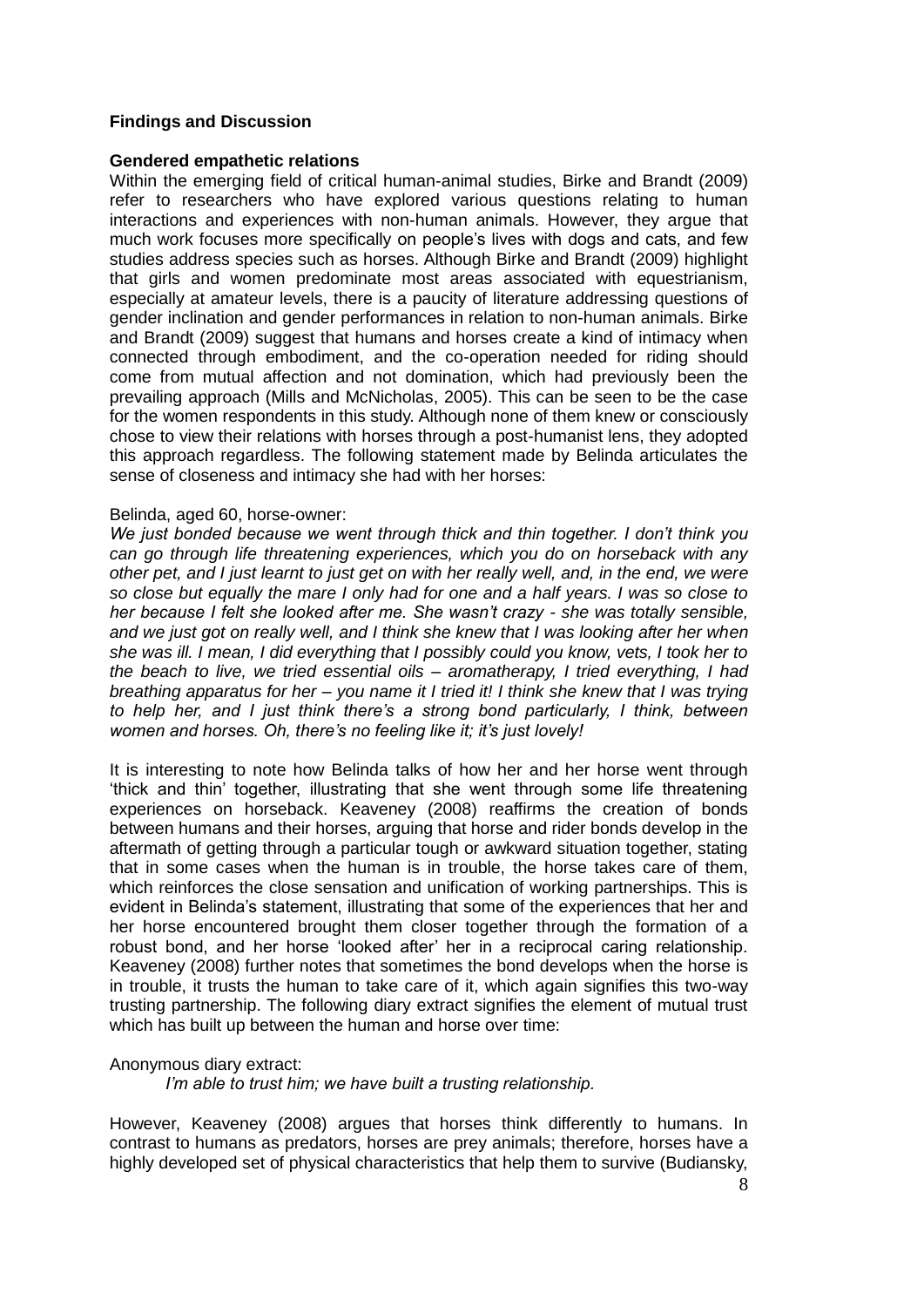1997). Keaveney (2008) suggests that horses socialise differently from humans in accordance with herd animal instincts. As herd animals, their primary attachment is to the herd and fitting into a strict social hierarchy. Horses do eventually develop attachment to their owners, but horses and humans essentially have an insider versus outsider relationship (Keaveney, 2008), alerting us to a sense of 'otherness' associated with horses. This means humans need to be aware of these different behavioural traits and to learn, accept, and respect such differences in order to form effective relationships, which reinforces the post-humanist mode of thought.

Keveney's (2008) work also illustrates that most of her informants reported strong feelings of friendship towards their horses and speculated that their horses considered their humans to be their friends, protectors, and caretakers. This further illustrates Barad's (2007) theories of intraction, as the participants in this research have developed intimate entanglements with each other, which have led to the cocreation of affective behaviour and complex somatic attachment. This was also reported by multiple participants for this research:

## Sharon, aged 40, horse-owner:

*If you've got a horse to look after or you've got an animal to look after, the love and affection that you get back from them, it's unconditional, you know, and it's just lovely that something with a mind of its own has chosen you to love as much as you love it, and I think that's just amazing - absolutely amazing.*

#### Jane, aged 55, horse-owner:

*You just feel like you've got a best friend; he's not gonna let you down. You know that sort of closeness that you feel.*

Women interviewed for this study referred to their horses as family members, which dilutes the sense of 'other' and reinforces the notion of equality within the relationship by not considering themselves as superior. The statements demonstrate the spatial separation of humans and horses, as horses are unable to share houses with their humans; however, despite this, humans are aware that they both still coexist in close proximity. Some horses were kept very close to the participants' homes; whereas, others were kept at a local livery yard. The participants frequently discussed that due to this distancing of habitats, they frequently made conscious efforts to go to the horses' environments to interact and care for their welfare just like they would do for another family member. Keaveney (2008:10) refers to a quote made from one of her informants surrounding horse ownership: "Horse ownership, like having children, is not for the faint of heart. If you use your horses, live with them out on the trail, work with them, really care for them…horse ownership will affect your life". This was found to be the case with women participants for this research. Many referred to their horses in filial terms, which exemplifies the nurturing aspects of rider-horse relationships. This is seen as a positive reciprocal welfare relationship, which has mutual benefits. Even though the horses do not inhabit human houses, they still coexist in imagined spaces and remain close within the human's mind and are therefore associated with kinship, which is evident by the statements by Lesley and Jade below:

Lesley, aged 31, Instructor and horse-owner:

*My horses are like my kids. I haven't got any kids obviously, but that's what I treat them like. You look after them and make sure they've got everything that they need,*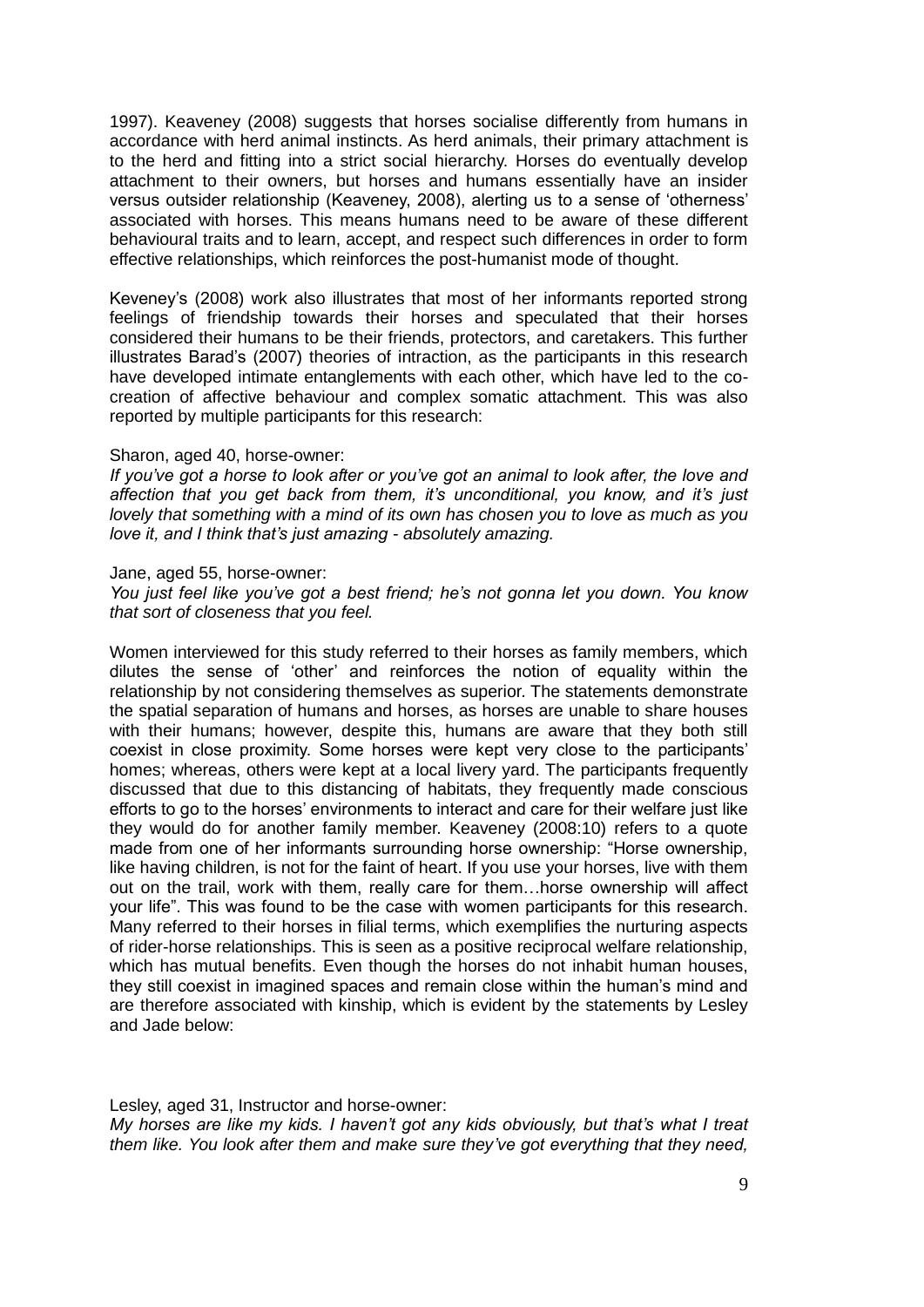*and, in turn, they give you back the same feeling that you look after them. And just being with them can - sometimes, if you're upset or unhappy, your horse calms you down and things like that.*

Lesley's statement sets out a motherhood narrative in that she describes putting in the emotional work in order to foster mutual love and reciprocal care.

## Jade, aged 21, horse-owner:

*It's like mother and son [laughs]. Oh I love my horse! It's more like a team as well. If I go away, he looks after me. It's just like... he's my little man! [laughs]. He's my son [laughs].*

It can be seen from Jade's statement above how she relates her relationship with her horse to a mother and son relationship and expresses her love for her horse in maternal terms. Similarly, Jones (1983) reported that the majority of riders considered their horse to be part of the family and most of them related to their horse as if it were a child. However, Jones (1983) also suggests that men riders more frequently referred to the horse as an adult family member rather than evoking paternal imagery. It is important to note that although Jade describes a mother and son relationship with her horse, she also mentions their partnership since he looks after her when she is riding him. The importance of mutual trust and respect is evident again here; as Keaveney (2008) states, riders trust horses with their lives, and, in return, the horse recognises that trust is a two-way process.

# **Recreational and therapeutic 'work'**

Within the leisure landscape, humans interact with horses in many ways (Danby, 2017). Robinson (1999) acknowledges the complex associations humans have with horses, whereby some own their horse whilst other may loan; others may engage in equestrian pursuits as a recreational activity. Some horses inhabit spaces close to their humans; whereas for many, they are kept at local livery yards. Horse keeping is labour intensive; along with riding, horses require daily care and devotion as well as substantial financial commitment (Danby, 2017). As Dashper (2015:9) argues, "Caring and training of horses must be done daily regardless of weather, human health, or inclination… Daily manual labour is required to 'muck out' stables, carry hay, straw and heavy buckets." Although there is hard work involved, this is viewed as satisfying and rewarding. Human-equine leisure pursuits and associated experiences provide an essentially hedonistic activity, allowing for pleasurable interaction and the opportunity to develop relationships between humans and nonhumans (Danby, 2017). In these equiscapes, or sites of human-horse interaction, there is a blurring of boundaries between humans and horses through varied encounters and activities. This leads to what Game (2001) refers to is an 'inbetween' stage where the human becomes part horse, and the horse becomes part human through their interactions, particularly riding. This interconnectedness between the two species, and the need to respect and understand each other's differences, is essential to communicate effectively with each other (Game, 2001). To work effectively with horses, humans need to respect difference and to understand the culture of the horse. Once humans adopt this perspective, they are able to interact and relate to the horse more successfully (Game 2001). As a result, positive human-equine experiences may evolve, which encompass 'emotional' recreation, as humans and horses are able to gain intellectual, physical, and spiritual stimulation from their interactive experiences (Danby, 2017).

Keaveney (2008) explains that a 'horse person' loves and reveres horses, needs to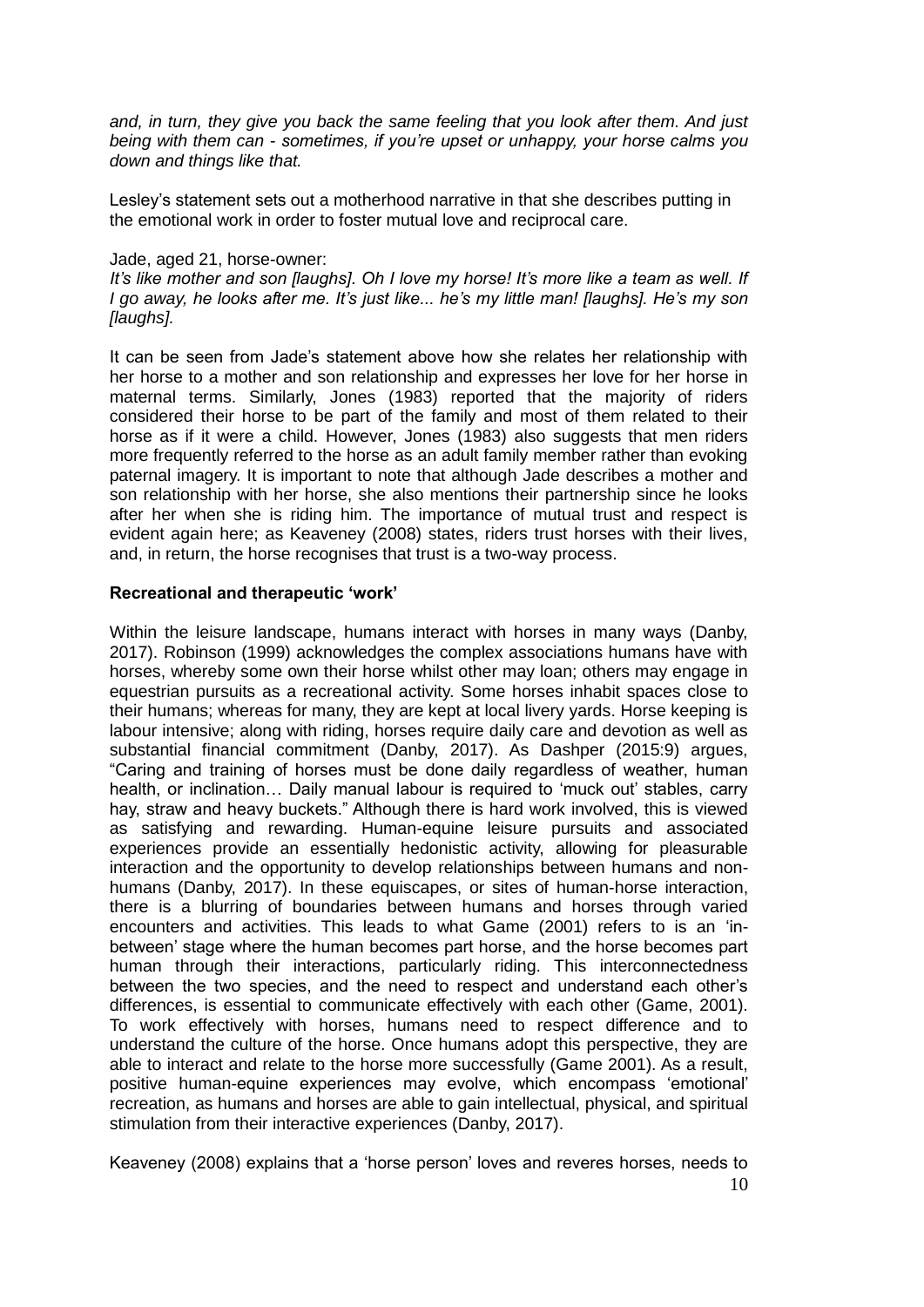be around them, and make large sacrifices in terms of time, money, and energy to engage with them, often to the puzzlement or even distress of the rest of their families*.* Emotional devotion is not necessarily viewed as rational when the focus is a non-human animal; for example, if women were making these kinds of sacrifices for their children, it is doubtful that it would be an issue among wider society. When humans empathise with and dedicate time, resources, and deep emotional reserves to non-human animals, their passion and practices come under question and require explanation because their behaviour is seen as atypical and outside the societal accepted norms of emotional expression (Ruberg, 2010). A kind of pejorative mental illness language is employed in these instances, and it is more often prescribed to women, such as 'crazy cat lady', 'crazy dog lady', and so forth; it is rare to hear men described in this manner by others or themselves.

Indeed, the enjoyment felt by women equestrians, asserted in the diary extract below, is often described as a form of mental illness, such as addiction, obsessivecompulsive, and other pathologies.

#### Anonymous diary extract:

*I enjoy everything about riding - the smell, the connection that you have when you ride, the trust and respect which builds a bond.*

Very often, horses are seen as causes of some degree of mental conditions, as suggested by Toth (2000), who discusses the psychology of women and horses by explaining that children, especially girls, tend to be 'obsessed' by horses through images, pony rides, rocking horses, and other toys. She suggests, "Horse figurines, calendars, books, and stuffed animals are popular even with children who have never seen a horse except on television or in the movies through an imagined state. This 'horse-crazy girl' is a well-known caricature in modern societies" (Toth, 2000:32). Thus, many women equestrians have embraced this kind of mental illness language and moniker as part of their identities. For example, the following respondent refers to herself as 'mad' because of the depth of emotion and devotion she feels towards her horse over her human family:

#### Witney, aged 47, horse-owner:

*I see him more than I see my children. I love him more, I think, than I love my children [laughs], and I think the children would probably say, 'yeah you do' [laughs], and my husband knows where his place is as well [laughs]. I do think after this interview you will probably think, 'yeah, she's mad', but when you see me with him, you'll realise the love, do you know what I mean, and how much I get back.*

Another way women equestrians try to explain their passion and deep emotion along with justifying the costs of time, energy, and financial commitments is to frame their responses in work discourses. Therefore, their equestrianism is not a form of mental illness or perceived weakness, but rather a work responsibility, a literal labour of love. Frances (2013) argues that dedicating so much of oneself for recreational pursuits is not deemed as socially acceptable in current society; therefore, defending ardent behaviour in terms related to work is a way for people to legitimise their leisure activities. It is viewed as more acceptable to ourselves and to others to find meaning in work rather than hobbies or pleasurable experiences, which are seen as trivial and frivolous (Frances, 2013). The dedication that women interviewees show towards their horses is often rationalised in this manner.

#### Penelope, aged 59, horse-owner:

*I see my horse every day even if I'm not riding him. I'll come up and say hello to him.*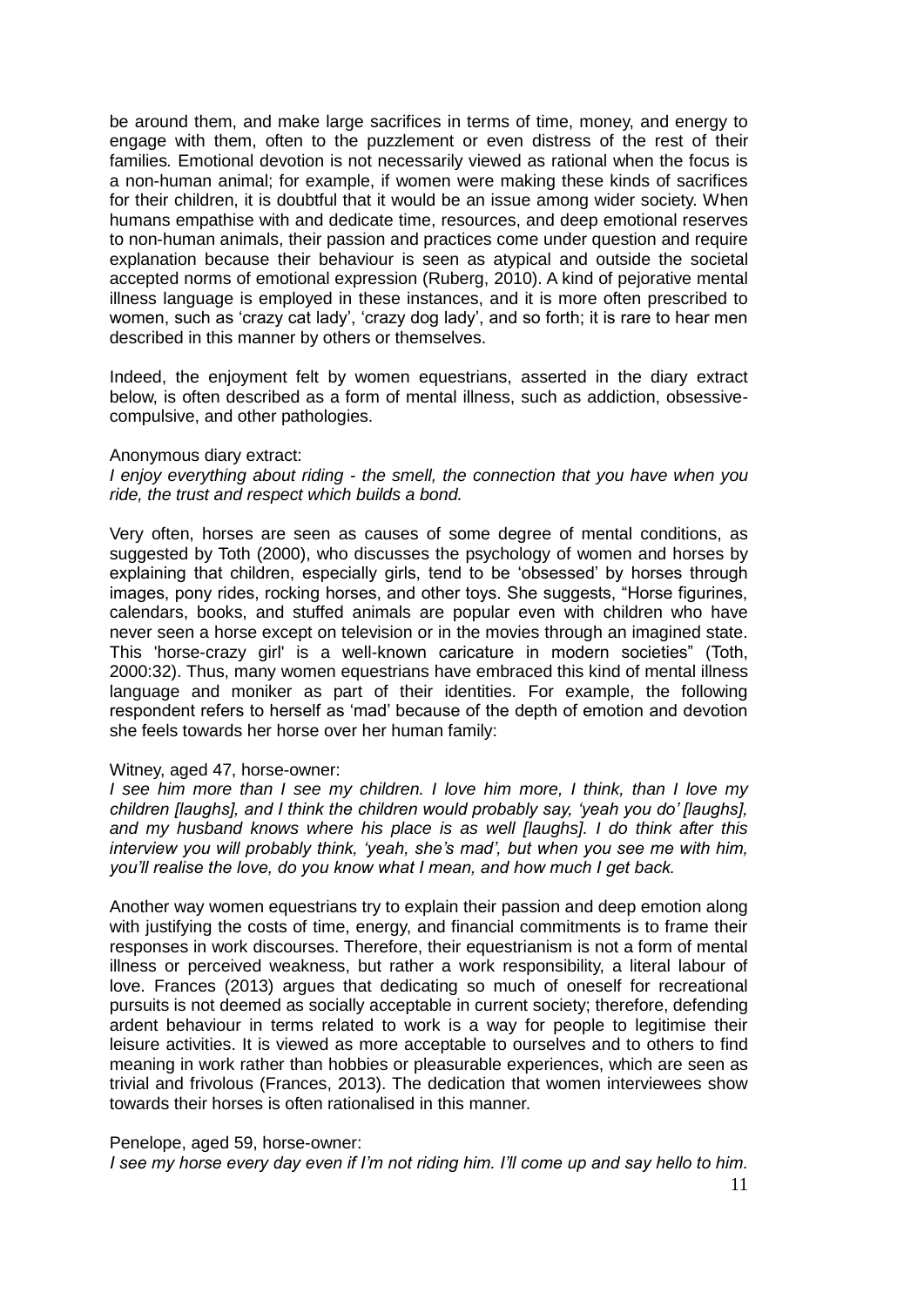*I have a lesson once per week sometimes on my horse and sometimes on another horse depending upon how things are going or what I'm aiming to do. So, every day, well, I think about him everyday [laughs].*

By regularly being on Penelope's mind even when she is not riding, is illustrative that her horse and riding is more than a diversion or pastime for her; interspecies connections are being fostered and maintained through fundamental physical work as well as emotional work of socialising with her horse and thinking about her horse's needs, both of which has mutual benefits for wellbeing and welfare.

In current society, daily routine, work commitments, family, and busy lifestyles continuously pressure and burden women, and, in alignment with the feminist critiques of Plumwood (1993), it emerged that the women interviewed for this research increasingly rely on horses for emotional support and escapism. Positive, mutual trustworthy relations are fundamental in securing the welfare and development of human-equine interactions, which blurs the boundaries between leisure and work to provide profound transformative experiences. For example, Joanne's statement below provides an example of the strong feelings she has in relation to riding horses. She compares it to an essential part of life – breathing. In the way that you need it to survive, she refers to riding as a thing she just has to do.

#### Joanne, aged 51, horse-owner:

*It's like saying, 'what's your motivation for breathing' [laughs]. You can't not because you just have to do it.*

Similarly, Keaveney (2008:7) states, "Outsiders do not share these feelings of sacredness; only the insiders, born into the tribe, recognize these feelings."

Also, these 'leisure as unpaid labour' narratives (Rojek, 2009) extend to rationalisations involving working on the self, such as self improvement and self esteem. When humans come into contact with horses, they begin to gain skills, which improves their senses of self and self images. Thus, their levels of self worth may improve as well as other talents and skills that they did not know existed can begin to emerge (Hallberg, 2008). Participants identified that the work they do with their horses has boosted their levels of confidence:

## Ella, aged 14, horse-owner:

*I have confidence and 'cos' of horse riding I'm a lot fitter as a person. I'm not lazy or anything like that. I'm always up here with my horse. I don't sit around. I'm always up here.*

### Jane, aged 55, Instructor and horse-owner:

*I've had a very happy life with horses, and, if it hadn't been for the horses, I couldn't imagine I'd be the person I am today. It's made me a more confident person. It's built my confidence and built my esteem, built my ability to communicate and opens up a whole new world as well.*

Keaveney (2008), similarly, discusses that riders develop self assurance through meeting challenges posed by horse ownership. Toth (2000:34) supports this, as her women-focused study found, "the experience of a successful interaction with a horse may change the course of her life by increasing her self confidence, self esteem, assertiveness, and willingness to take on difficult challenges." These advances in self improvement and commitments to emotional work validate the time and resources spent in this recreational pursuit.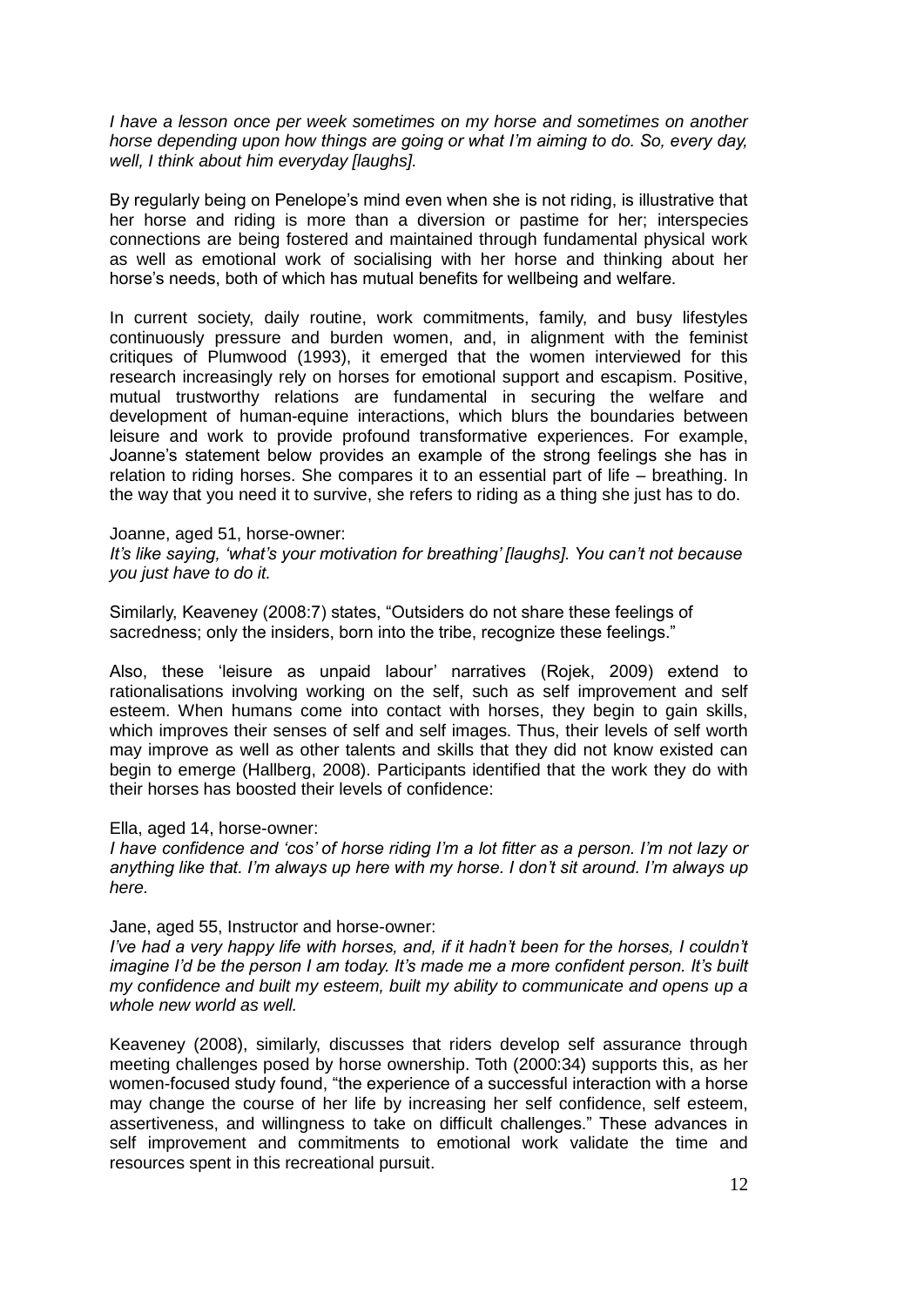## **Horse-related identities**

Through forging mutual bonds by developing empathetic relations with horses and by investing in equine recreation as a means of therapeutic 'work', this research also found emotional devotion to horses becomes a significant identity marker for women, where they formulate a horse-related sense of self usually from an early age. As Paige suggests below, this horse-related identity is often assembled with their gender identity.

## Paige, aged 46, horse-owner:

*I think it is a 'girl thing' because there's not that many men riding, is there? When you see kids riding here, there's not many little boys, is there? Maybe the odd one, and I just don't know, I've always loved horses from being small.*

The formation of a horse-related identity in childhood can be seen to stay with women equestrians into adulthood. As Latimer and Birke (2009:2) argue, "different ways of investing horses with significance help manufacture distinctions between different kinds of people and constitutes different social worlds." Carron and Hausenblaus (1998) utilise theories of group cohesion to identify two main reasons for a sense of belonging based on shared interests and experiences: 1) involvement for predominantly social reasons; and, 2) satisfaction and pleasure derived from that social interaction for task reasons such as enjoyment of a group working as a team to complete a particular task. Other needs associated with social interaction involves meeting new people and involvement with like-minded people, which is evident in the following statements about human-equine interactions:

# Belinda, aged 60, horse-owner:

*While my children were growing up, it was the social aspect of it as well. You meet people and, well, particularly bringing children up now, to bring children into the world of horses, to teach them how to look after a horse and how to care for it and be kind. I just think it's really important, and I've had a fantastic 'horsey life' in that I've met some fantastic people that I'll remain friends with forever. It's been a lovely, extremely positive experience for me.*

## Witney, aged 47, horse-owner:

*I've made a very solid circle of friends because you find that the people are likeminded. You realise that those people understand the pressures that you have to go through to have one [horse]. Not just the financial pressures, but the pressure on your time, the burden on your life. You know you can't take one on and ignore it. I mean, there's probably some people that do, but you take it on board like 110%.*

Witney's statement reinforces the importance of social support due to the huge commitments involved with horse ownership. Toth (2000) supports this statement, as she talks of women who have horses finding an immediate circle of friends amongst other women owners. This is due to the commonalities of interest. She mentions that there is a network of friends around the world who may be interested in the same breed or the same driving discipline, and there is an instant connection with anyone else involved with riding or owning horses (Toth, 2000). Within Keaveney's (2008) research, one of her participants similarly discussed that there was an instant affinity with horse people, expressing her development of gaining more 'real friendships' in the barn within a year in comparison with those since her college days. She mentioned that these are people with the same interests and beliefs, around whom she enjoys being and to whom she can relate easily, explaining that the horse world is its own universe; you have an instant 'in' when you own a horse (Keaveney,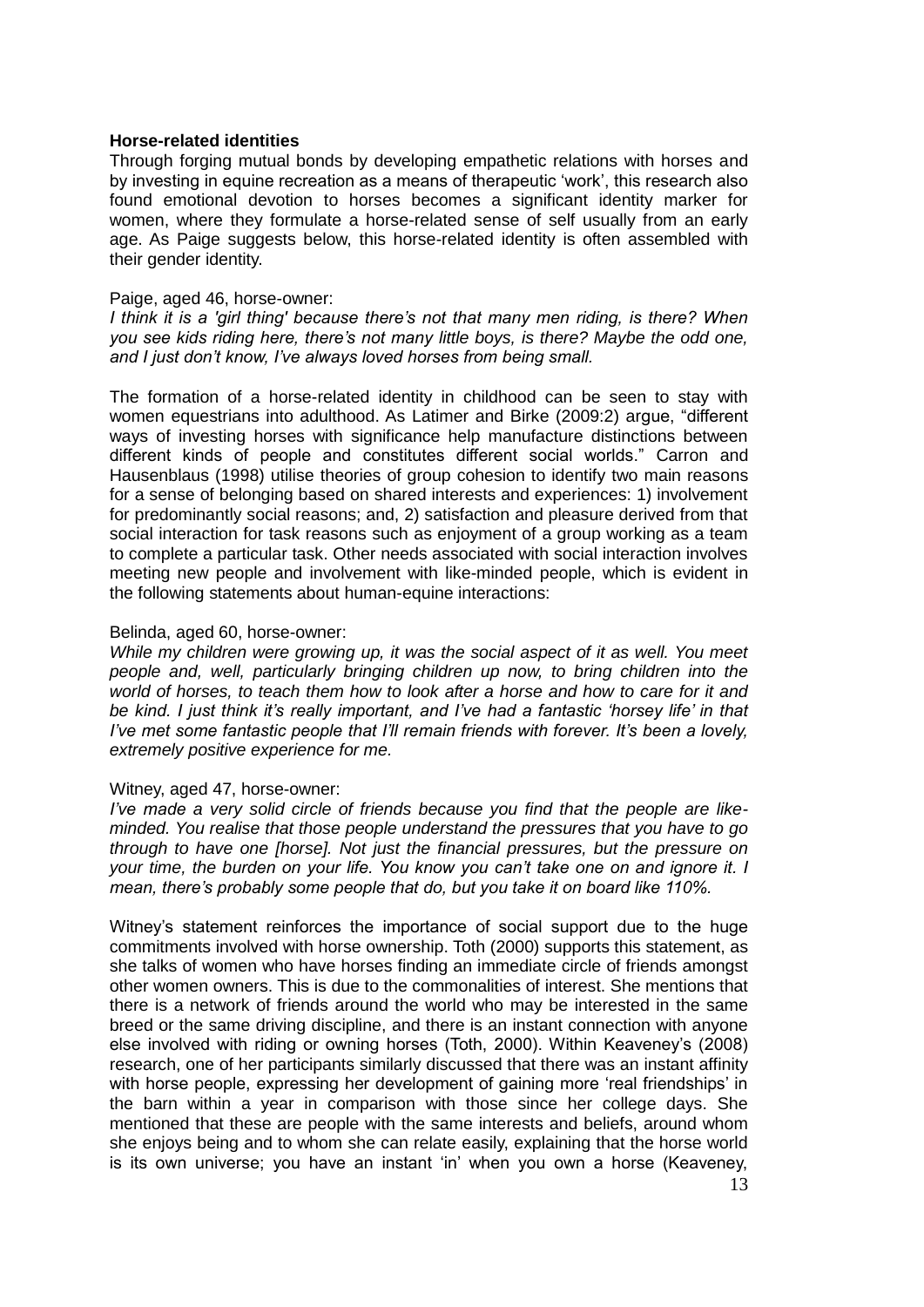2008). This exposes a very tight knit, inclusive, and supportive community. It also indicates that the 'horse woman' identity is one that is very often positive and personally validating for inter-human as well as inter-species interactions.

# **Conclusions**

Women's engagement with horses allows close bonded relationships to develop as a result of emotional attachment. Complex connections between women and horses are analysed within this research, where participants reveal the importance of intimate relations with horses through affection, mutual trust, and interdependency. Participants were aware of the 'otherness' surrounding horses; however, by respecting such differences, women were able to form closer bonds through sentimental and empathetic understanding. This was found to be reciprocated by horses, who behaved in emotionally caring ways towards their companion owners as well. Boundaries between horse and human as well as leisure and work have been blurred. This supports Latimer and Birke's (2009:4) "call to reassemble the social to include the non-human." Also apparent is the role that gender plays in human-equine relationships. Interactions with horses and approaches to horse wellbeing and welfare can be seen to be gendered (Dashper, 2017), and it is suggested women enjoy forming close relations with horses based on reciprocal affection and companionship. By performing classically feminised roles of carer and nurturer, women equestrian participants do not threaten the current gender order; however, their practices strengthen bonds with their horses, which improves mutual welfare and wellbeing. Such relationships, according to Dashper (2015:15) "contribute to understandings of how gender is done in everyday interaction" as well as "create gender within everyday lives."

This research has been set in what Danby (2017) terms equiscapes. The equiscape provides a conceptual space for complex human-equine interactions to take place. It is this leisure landscape which sits firmly at the core of such diverse multi-species interrelations, experiences, and emotions. It is here where boundaries between humans and non-human bodies become blurred and entangled through emotional recreation. As a result, this paper demonstrates how women and horses gain mutual physical, psychological, and social stimulation through such interactive experiences and an interdependence upon the companion partnership to coexist effectively. As part of the 'horse woman' identity, which is comprised of emotional experiences and encounters with horses, equiscapes are viewed as leisure 'working' environments, where investments in time, resources, and emotions are framed in work discourses in order to legitimise efforts and expenditure. The pressure to conform to societally constructed emotional norms dictates the appropriateness of emotion and its expression (Ruberg, 2010), and, in this way, emotions become to be viewed as more acceptable given collectively held socio-cultural ideology which values self improvement and physical work over recreational and hedonistic pursuits. In this way, the research contributes to understandings of women's emotional labour in interspecies relationships. Aligned with Haraway's (2003) notions of 'naturecultures' and the processes of different species 'becoming with' each other, this research also contributes to understandings of how women and horses perform across the natureculture divide and investigates how this has led women to re-negotiate their identities through serious leisure commitment, working to forge shared meaningful bonds with non-human companions.

## **References**

Adams, C. and Donovan, J. (1999). Introduction. *In* C. Adams and J. Donovan (Eds.)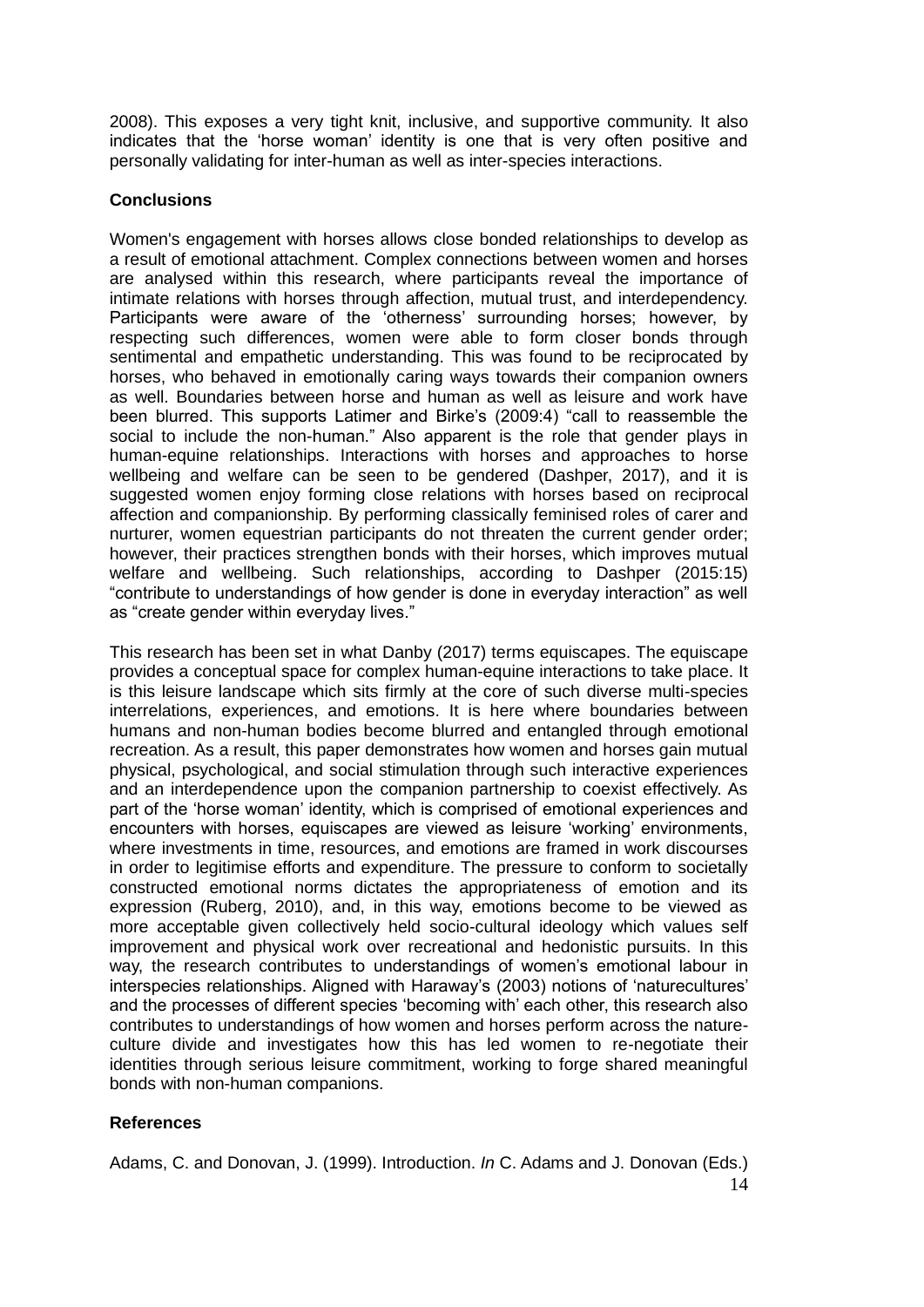*Animals & women: Feminist theoretical explorations*. Durham, NC: Duke University Press.

Ahmed, S. (2004). *The cultural politics of emotion*. London: Routledge.

Barad, K. (2007). *Meeting the universe halfway: Quantum physics and the entanglement of matter and meaning*. Durham, NC: Duke University Press.

Birke, L. (2002). Intimate familiarities? Feminism and human-animal studies. *Society and Animals*, 10(4), 429-436.

Birke, L. and Brandt, K. (2009). Mutual corporeality: Gender and human/horse relationships. *Women's Studies International Forum*, 32, 189-197.

Birke, L., Hockenhull, J., Creighton, E. (2010). The horse's tale: Narratives of caring for/about horses. *Society and Animals*, 18, 331-347.

Braidotti, R. (2013). *The Posthuman.* Cambridge: Polity Press.

Brandt, K. (2004). A language of their own: An interactionist approach to humanhorse communication. *Society and Animals*, 12(4), 299-316.

British Horse Society (BHS) (2012) Equestrian statistics. http://bhs.org.uk.

Budiansky, S. (1997). *The nature of horses: exploring equine evolution, intelligence, and behaviour.* New York: The Free Press.

Butler, J. (2006) *Gender Trouble.* London: Routledge.

Carr, N. (2015). *Dogs in the leisure experienc*e. Oxford: CABI.

Carron, A.V. and Hausenblaus, H.L. (1998). *Group dynamics in sport.* Morgantown, Virginia: Fitness Information Technology.

Daly, B. and Morton, L. (2009). Empathetic Differences in Adults as a Function of Childhood and Adult Pet Ownership and Pet Type. *Anthrozoös*, 22(4), 371-382.

Danby, P. (2017). Post-humanist insight into human-equine interactions and wellbeing within the leisure landscape. *In* N. Carr and J. Young (Eds.) *Animals and leisure: Rights and Wellbeing.* Taylor and Francis.

Danby, P. and Hannam, K. (2016). Entrainment: Human-Equine Leisure Mobilities. *In* J. Rickly-Boyd, K. Hannam, M. Mostafanezhad (Eds.) *Tourism and leisure mobilities: Politics, work and play*. Contemporary Geographies of Leisure, Tourism and Mobility Series. London: Routledge.

Dashper, K. (2017). Human-Animal Relationships in Equestrian Sport and Leisure. *In* K.Daspher (Ed.) *Human-Animal Relationships in Equestrian Sport and Leisure.*  London: Routledge.

Dashper, K. (2015). Strong, active women: (Re)doing rural femininity through equestrian sport and leisure. *Ethnography*, 1-19.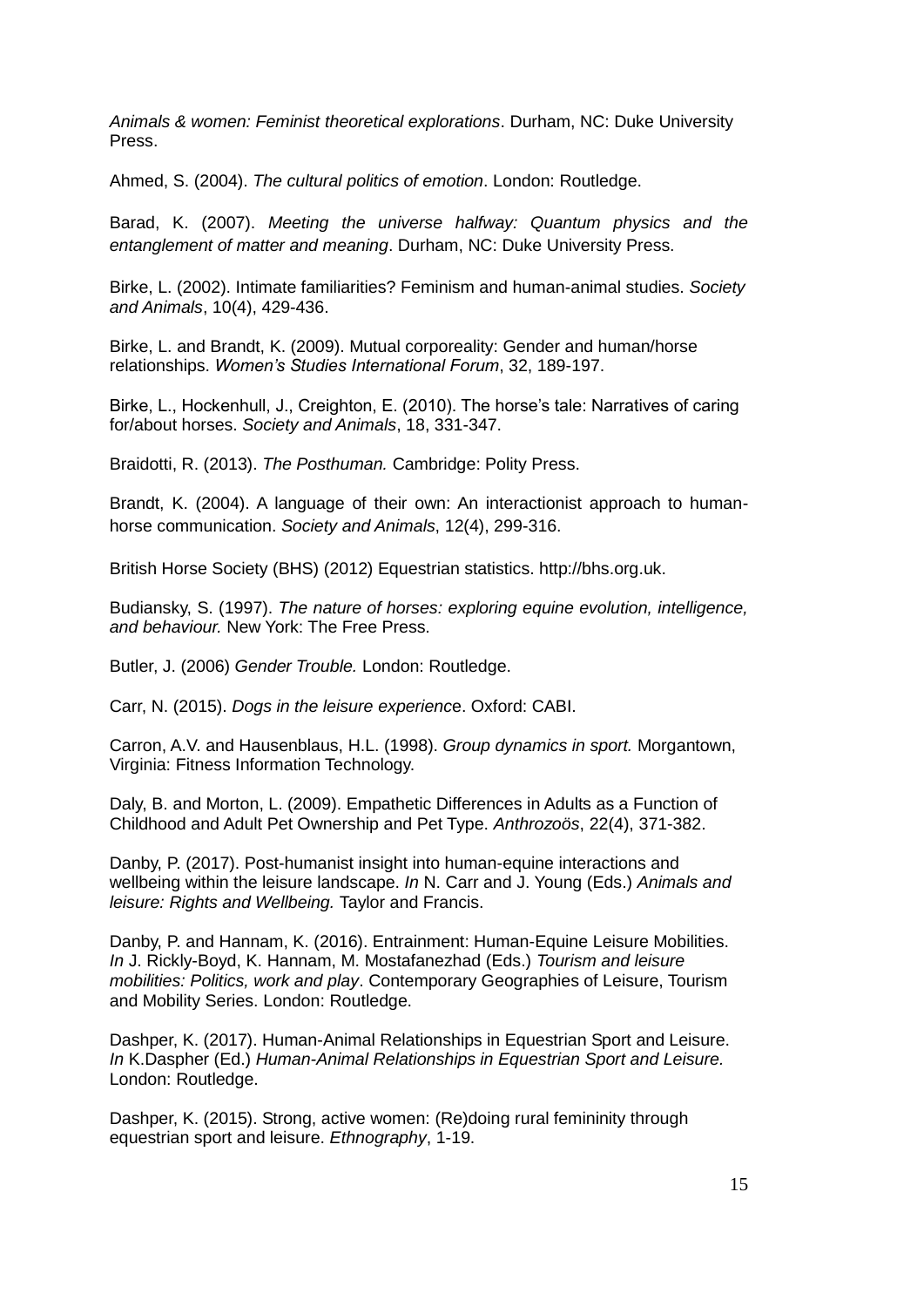Davis, D., Maurstad, A., Dean, S. (2014). My horse is my therapist: The medicalization of pleasure among women equestrians. *Medical Anthropology Quarterly*, 29(3), 298-315.

DeMello, M. (2012). *Animals and Society: An Introduction to Human-Animal Studies.*  New York: Columbia University Press.

Feder, H. (2014). Ecocriticism, Posthumanism, and the Biological Idea of Culture. *In* Garrard, G. (Ed.) *Oxford Handbook of Ecocriticism.* Oxford: Oxford University Press.

Frances, A. (2013). *Saving normal: An insider's revolt against out-of-control psychiatric diagnosis, DSM, big pharma, and the medicalization of ordinary life.* New York: William Morrow.

Franklin, A. (1999). *Animals and Modern Cultures: A Sociology of Human-Animal Relations in Modernity.* London: Sage Publications.

Fullagar, S. and Pavlidis, A. (2017) Feminist theories of emotion and affect in sport. *In* B. Wheaton, J. Cauldwell, J. Mansfield, B. Watson (Eds,) *Handbook of Feminism in Sport, Leisure and Physical Education*. London: Palgrave.

Game, A. (2001). Riding: Embodying the Centaur, *Body and Society,* 7(4), 1-12.

Gruen, L. (2011). *Ethics and Animals. An Introduction.* Cambridge: Cambridge University Press.

Hallberg, L. (2008). *Walking the Way of the Horse: Exploring the Power of the Horse-Human Relationship.* New York: iUniverse.

Hama, H., Yogo, M., Matsyyama, Y. (1996). Effects of stroking horses on both humans' and horses' heart rate responses. *Japanese Psychology Research,* 38(2), 66-73.

Hamilton, J. (2011). 'Caring/sharing': Gender and horizontal co-ordination in the workplace. *Gender, Work, and Organization*, 18(1), 23-48.

Haraway, D. (2003) *The Companion Species Manifesto: Dogs, People and Significant Otherness*. Chicago: Prickly Paradigm Press.

Hausberger, M., Roche, H., Henry, S., Visser, E. (2008). A review of the humanhorse relationship. *Applied Animal Behaviour Science,* 109(1), 1-24.

Henry, S., Hemery, D., Richard, M., Hausberger, M. (2005). Human-mare relationships and behaviour of foals toward humans. *Applied Animal Behaviour Science,* 93, 341-362.

Herzog, H. (2017). Gender differences in human-animal interactions: A review. *Anthrozoös*, 20(1), 7-21.

Hochschild, A. (1983). *The Managed Heart.* Berkeley, CA: University of California Press.

Husso, M. and Hirvonen, H. (2012). Gendered agency and emotions in the field of care work. *Gender, Work, and Organization*, 19(1), 29-51.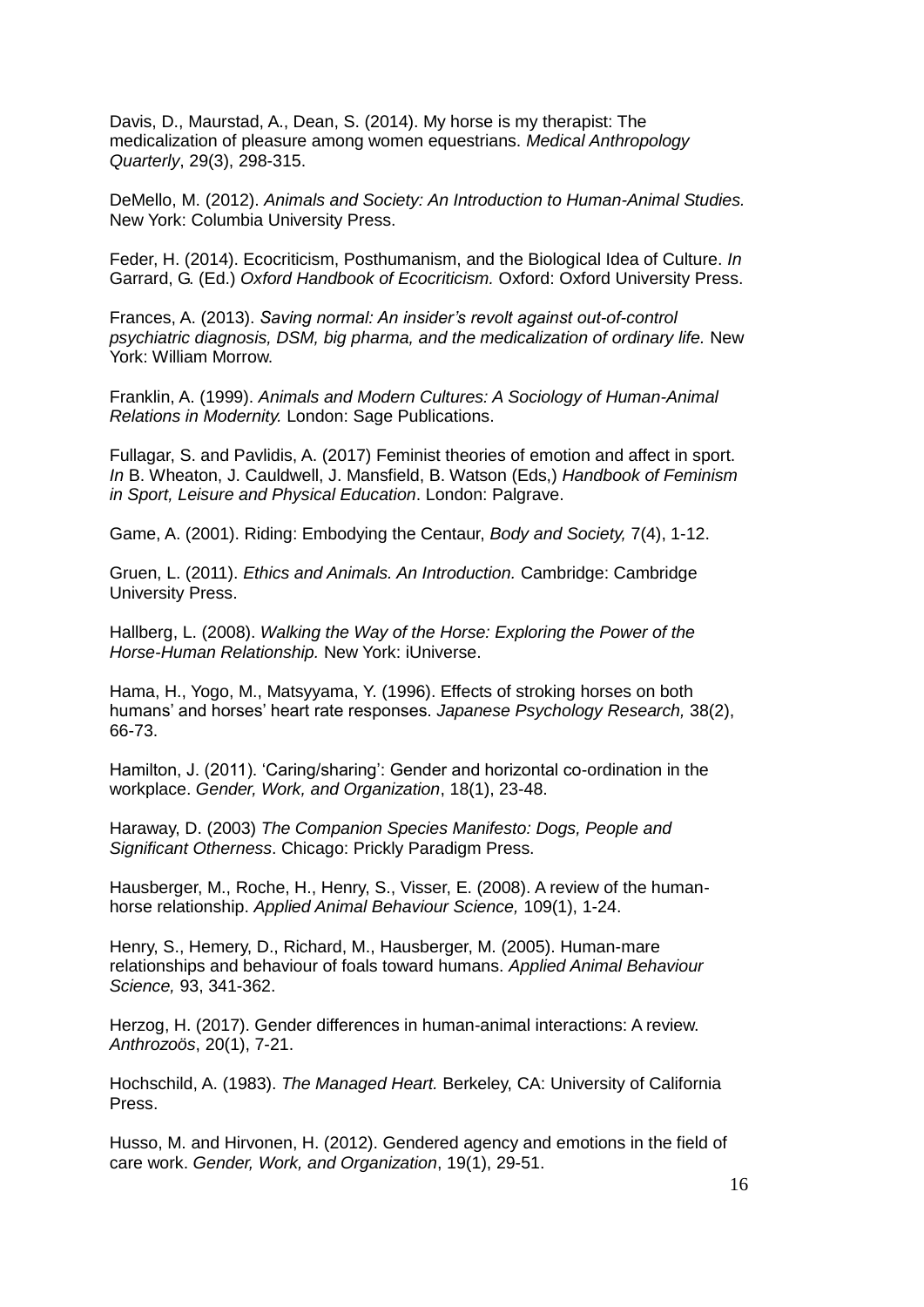Irwin, C. (1998). *Horses Don't Lie.* New York: Marlowe and Company.

Jones, B. (1983). Just crazy about horses: the fact behind the fiction. *In* Katcher, A.H., and A.M. Beck, (Eds.), *New Persepctives on our Lives with Companion Animals,* Philadelphia: University of Pennsylvania Press, 87-111.

Keaveney, S. (2008). Equines and their human companions. *Journal of Business Research*, 61, 444-454.

Knight, J. (Ed.) (2005). *Animals in person: Cultural perspectives on human-animal intimacies.* Oxford: Berg.

Latimer, J. and Birke, L. (2009). Natural relations: horses, knowledge, technology. *The Sociological Review*, 57(1), 1-27.

Latour, B. (1988) *The pasteurization of France*. Cambridge, MA: Harvard University Press.

McCormick, A., McCormick, M., McCormick, T. (2000). *Horses and the Mystical Patch.* Novato, CA: New World Library.

Markwell, K. (2015). Birds, Beasts and Tourists: Human-Animal relationships in tourism. *In* K. Markwell (Ed.) *Animals and tourism: Understanding diverse relationships*. Bristol: Channel View.

Mills, D. and McNicolas, J. (2005). The rider-horse relationship. *In* D. Mills and S. McDonnell (Eds.) *The domestic horse: The origins, development and management of its behaviour.* Cambridge: Cambridge University Press.

Nishikawa, M. (2011). (Re)defining care workers as knowledge workers. *Gender, Work, and Organization*, 18(1), 118-136.

Philo, C. and Wilbert, C. (2000). Animal spaces, beastly places: An introduction. *In* C. Philo, and C. Wilbert (Eds.), *Animal spaces, beastly places, new geographies of human-animal relations*, 1-34.

Plumwood, V. (1993) *Feminism and the Mastery of Nature*. London: Routledge.

Roberts, M. (2002). *Horse Sense for Horse People.* New York: Penguin Books.

Robinson, I. (1999). The human-horse relationship: How much do we know?. *Equine Veterinary Journal,* 28, 42-45.

Rojek, C. (2009). The labour of leisure: The culture of free time. London: Sage Publications.

Ruberg, W. (2010). Introduction. *In* W. Ruberg and K. Steenbergh (Eds.) *Sexed sentiments: Interdisciplinary perspectives on gender and emotion*. Amsterdam: Rodopi.

Swan, E. (2008). 'You make me feel like a woman': Therapeutic cultures and the contagion of femininity. *Gender, Work, and Organization*, 15(1), 88-107.